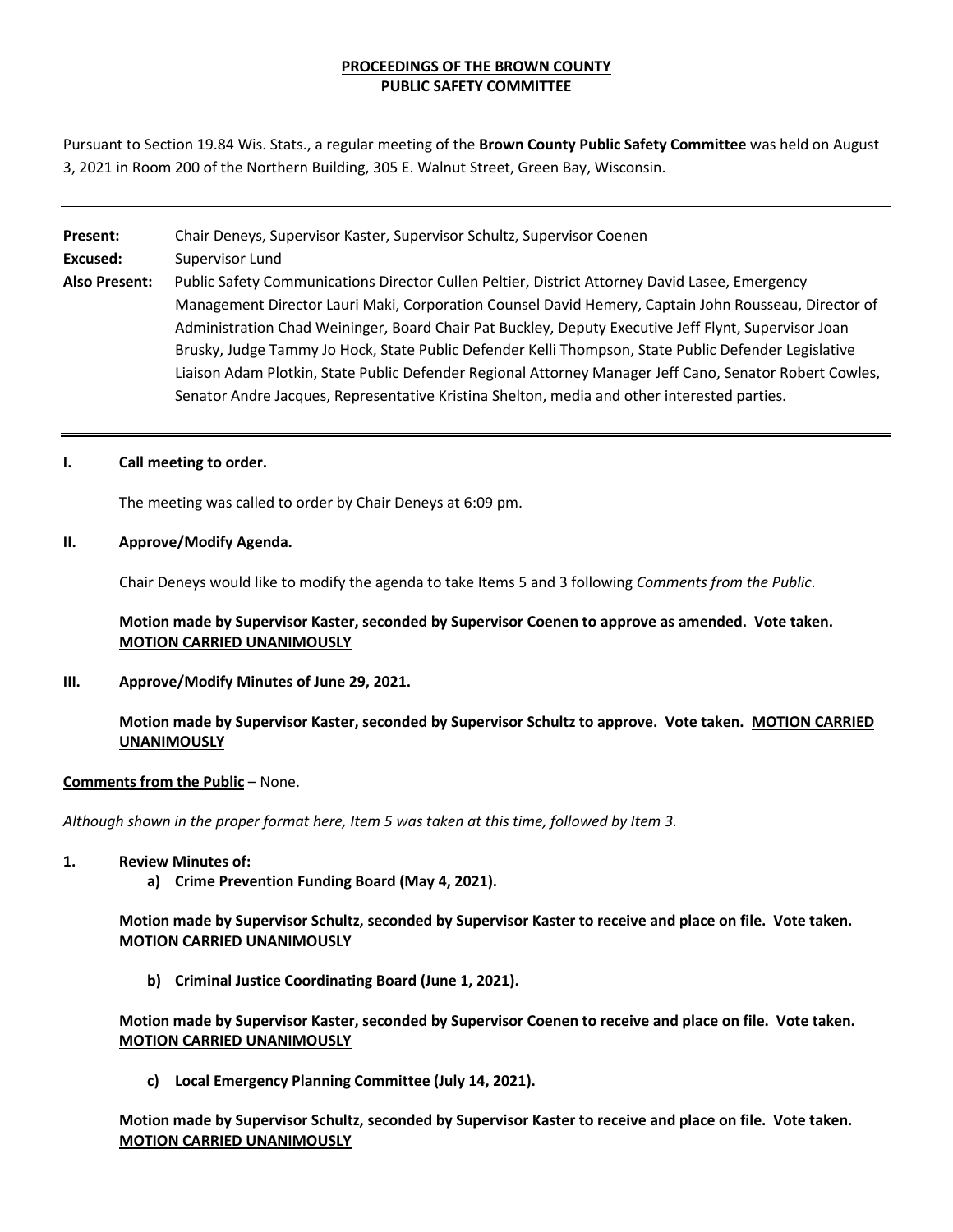## **Circuit Courts, Commissioners, Probate.**

#### **2. Budget Status Financial Report for June 2021 – Unaudited.**

## **Motion made by Supervisor Kaster, seconded by Supervisor Coenen to receive and place on file. Vote taken. MOTION CARRIED UNANIMOUSLY**

#### **3. Discussion regarding Public Defender appointment backlog.**

Judge Hock informed there has not been a lot of change since last time she addressed this committee. There is still concern about the lack of Public Defender appointments and there is still difficulty finding enough attorneys in Brown County to take cases. As she reported last time, at 60 days Commissioners are referring cases to the Judges for indigency reviews which means there is a high probability a Judge will appoint an attorney that will be paid through the county instead of through the State Public Defender's (SPD) Office. Judge Hock noted cases are coming through the system a little faster as defendants are asking to proceed with preliminary hearings without an attorney and then coming to Circuit Court for an arraignment without an attorney and demanding a speedy trial.

## **Motion made by Supervisor Schultz, seconded by Supervisor Kaster to open the floor to allow interested parties to speak. Vote taken. MOTION CARRIED UNANIMOUSLY**

Chair Deneys thanked representatives of the SPD for attending this meeting. Representatives introduced themselves as Kelli Thompson, State Public Defender; Adam Plotkin, Legislative Liaison; and Jeff Cano, Regional Attorney Manager.

Thompson thanked the committee for giving them the opportunity to address them and added that they are always willing to come back with updates as she understands the concerns, whether it is state versus county funding, individuals sitting in custody or constitutional issues that have a significant impact on a county. Those people waiting for attorneys are individuals who have been deemed eligible and should be represented by a Public Defender or by a private bar attorney the SPD contracts with. She added that there has been a significant increase in cases, some of them serious cases and she feels District Attorney David Lasee would agree with this.

Thompson continued by explaining how the SPD is set up. They have 37 trial offices throughout the state, two appellate offices and one administrative office. The SPD represents defendants in all counties in Wisconsin and they use their resources the best they can by setting up regional offices. As the Regional Attorney Manager, Jeff Cano supervises nine counites. The Green Bay Office represents in Brown, Kewaunee and Door counties.

In the past there have been issues keeping SPD offices fully staffed. If there is not staff to take the cases and do the appointments and all the work that goes along with it, they fall behind. Now they are fully staffed, and, in addition, they will be adding an attorney to Brown County. This attorney will come from a different office and be placed in the Brown County office.

Cano informed that since last year they have added two attorneys in the Green Bay office. This will provide a longterm affect in that any backlog of cases can be picked up; however, they are pretty new attorneys and therefore will not be able to do some of the high-level cases at this time. They have also added a very seasoned lawyer from from the private bar who is taking high-level cases. The problem with that is there is now one less attorney in the private bar that they can appoint. Cano anticipates they will be able to take a significant step forward in clearing the backlog with these new attorneys. There are now 14 attorneys in the Green Bay Office which is more than there have ever been. Periodically they ask an Appleton or Oshkosh attorney to take a case, but those counties are facing similar backlogs as in Brown County, so if they take a case here, they cannot take a case in their own county.

Thompson added that Judge Hock has been very good about continuing to meet with Cano regarding the ongoing issues. She also noted that they currently have an LTE in their office and will be adding another LTE in mid-August to continue to do appointments for the conflict cases and the overflow cases. Those positions play a significant role in the office. There was talk in the the past regarding the *Lee* case which is a Court of Appeals case regarding appointments. What the SPD does now is take the additional step of sending a letter to the Court Commissioners and Judges to let them know how many contacts they have made on a case. If it is a conflict case that staff cannot take, they are making calls constantly to find attorneys to take those cases. There are currently about 30 attorneys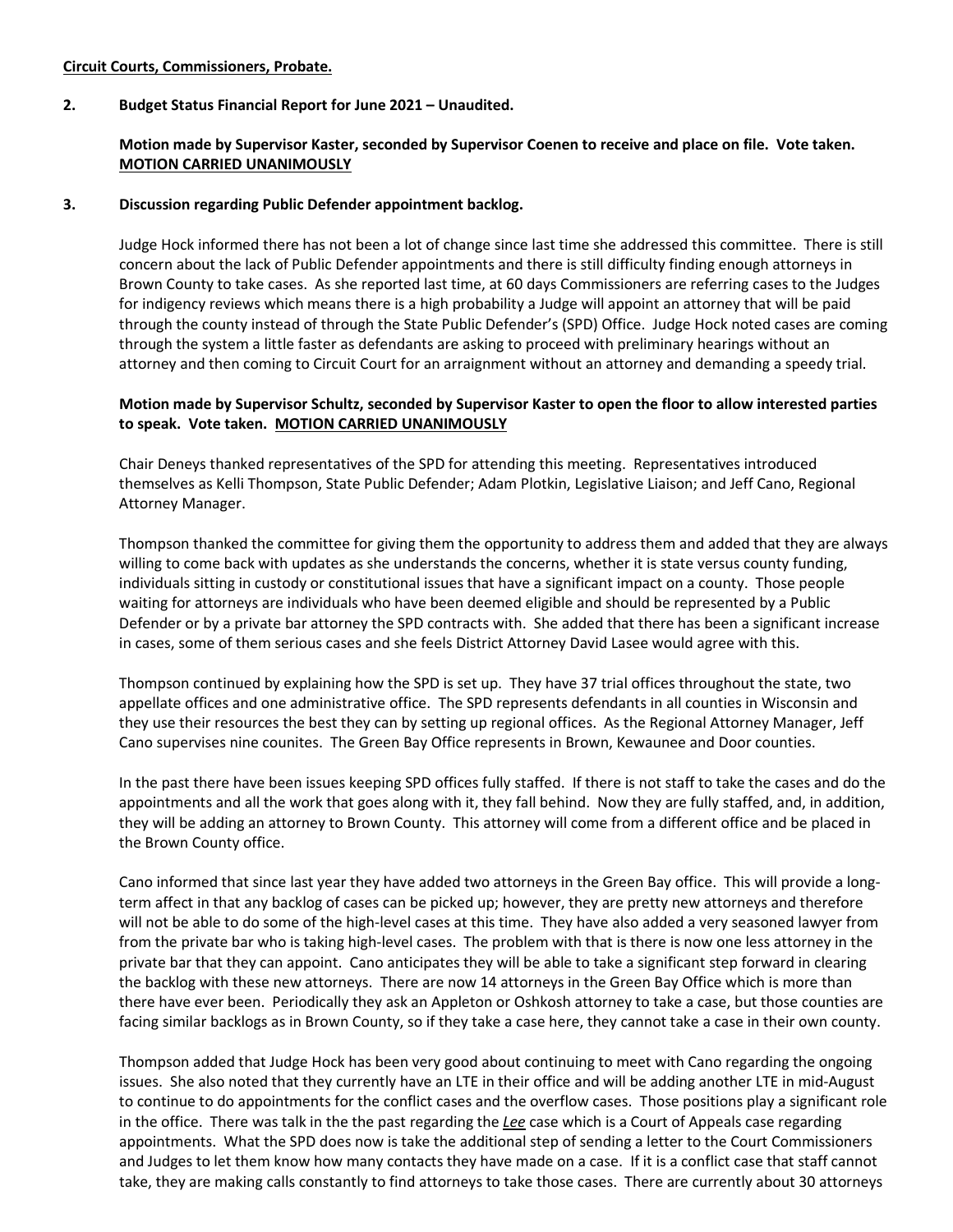on the private bar list that take cases, but unfortunately only about 13 of them take cases on a regular basis. They have also talked to private attorneys about adding associates to take public defender cases and have also talked to them about other resource that can be provided to them so they can take additional cases.

Thompson continued that although the courts in Brown County are back up and open, the COVID backlog will remain for several months or more. All of these issues factor into the current backlog, but there are some things in place, especially with the additional attorneys and support staff, that will help.

Thompson also mentioned the use of ARPA funds to address some of these issues. Plotkin said they want to make a responsible request to address what they hope is a temporary problem. They have had conversations with the Governor's office as well as the legislators who are here tonight about use of ARPA funding to hire temporary assistance for the next 18 – 24 months to help work through the backlog. If it is determined in the next year or so that there needs to be more permanent solutions, a request will be made to the Governor for more permanent resources in the 2023 budget. At this time, they are focusing on the most expedient, immediate solution to try to access some of those resources without permanently growing the size of government to address what they hope is a temporary problem. They are looking for support on the ARPA request and Plotkin added that the WCA as well as several legislators have also contacted the Governor's office in this regard.

Board Chair Buckley asked how many people are locked up right now waiting for attorneys. Thompson did not have a specific number but said there are about 300 cases that need to be appointed and added that some of those are in custody and some are not. Buckley referenced the conference call that was held several months ago and recalled that information was requested as to how many cases were out there, how many needed attorneys, etc., but that information has not been received and he asked how to get the information. It is his understanding that some of the Judges are now starting to appoint attorneys at the county's expense, which the county does not have a budget for. He questioned where those funds are supposed to come from and if the county should send the state a bill. Something needs to be figured out because if there is a case without an attorney and the Judge is going to appoint an attorney, the county has to have a remedy to be reimbursed by the state since this is not the county's responsibility; it is the state's responsibility.

Thompson responded that they do not like to see anyone in custody unrepresented and numbers change every day because they have an appointment secretary who works on cases every single day. They will continue to add staff and work with the private bar to take cases. The last number Thompson had is that approximately 417 cases were appointed out. They hope the seasoned attorney that will be coming in the next several weeks will really help. They are appointing out more cases than they ever have before because on the front end the cases just keep coming in because of the increase in crimes and charging. Thompson said they will continue to add staff and continue to work with the private bar to take additional cases. ARPA funding would be of significant assistance in the short term. Thompson noted that just one attorney and one support staff makes a significant difference in the office. She can continue to keep the committee updated on the numbers coming in the door and what they are having difficulty appointing out and continue to provide the Commissioners and Judges with letters letting them know all the efforts that have been made for the cases that they have not been able to appoint out.

Buckley understands the SPD is working on this, but the system is failing right now; it's failing the person that is in jail waiting for a speedy trial. Even using ARPA funds, Buckley asked what the short-term fix is. Thompson responded that bail is an option and is set to have people return to court and they will continue to work day in and day out to find attorneys for these individuals. This is something people are working around the clock on in the office. There is no short-term fix except to continue to add resources to add attorneys or find private attorneys to take these cases. Thompson continued that Brown County does not seem to have a shortage of lawyers – they have a shortage of lawyers willing to take these cases which makes it difficult.

Judge Hock asked if Thompson feels paying a higher rate would help and, if so, what rate Thompson feels would be appropriate. Thompson responded that she does feel paying more would help. The SPD being able to pay at least the county rate of \$100 would be helpful. The current rate does not force the SPD to compete against the courts and the county and that is hard because if the court feels forced to appoint a case at \$100 an hour, what attorney is going to come back and say they will do SPD work for \$70 an hour? It comes down to a business decision. Staff attorneys are taking everything they possibly can so they need to rely on the private bar or try to do something with the ARPA funds. Thompson has to try everything which includes pulling attorneys from other areas, taking a seasoned attorney that Cano has strongly encouraged to come here who knows Brown County well and reaching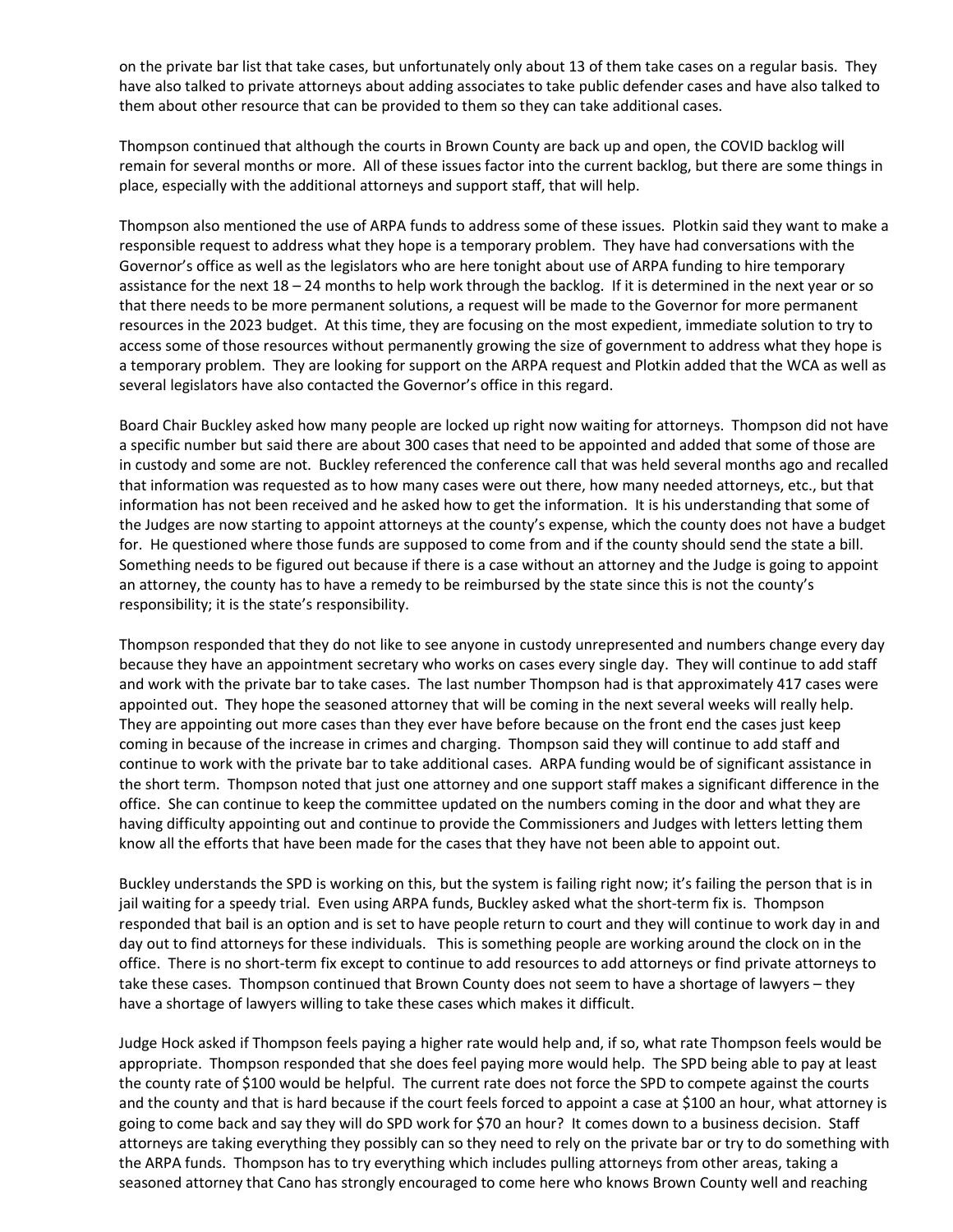out to the private bar attorneys which she does daily trying to find out what the SPD can do for them and encouraging attorneys to add associates to their firms to take SPD cases. The best and most important thing is that Cano, Judge Hock and DA Lasee work very well together and are in constant communication on this and that is a great way to stay on top of things and explore all of the options. This is a statewide issue and Brown County is one of the three most difficult areas.

Deneys asked if the rate paid through the SPD could be increased to \$100 using ARPA funds. Thompson responded that increasing the rate to \$100 would have to be done in the next budget. Plotkin added that the rate was raised from \$40 to \$70 an hour in the 2019 budget which was the first increase since 1995. The rate increase went into effect January 1, 2020 and had a pretty immediate and significant impact in Brown County, and then the effects of the pandemic started shortly thereafter.

Supervisor Coenen asked Judge Hock and DA Lasee if they feel the current backlog is a temporary problem or more of a permanent problem and how long the backlog has been going on and affecting the court system. Judge Hock did not have exact numbers as to how long this backlog has been an issue but said there was a significant problem when the rate was \$40 an hour. Everyone knew raising the rate to \$70 was not going to be enough as that is the break-even point for a lot of attorneys. As far as this being a temporary versus permanent problem, Judge Hock feels that if the SPD can address this by adding permanent staff, that may be a fix. Adding staff on a temporary basis may clear the backlog, but Judge Hock does not suspect crime is going to decrease significantly in Brown County and she understands the DA's office is incredibly shorthanded and if they have more attorneys that can look at more cases, more charges will be generated and for those reasons she does not see the numbers going down.

District Attorney David Lasee agreed that this is a long-term problem and the solution is complicated. He understands the SPD is trying to address the problem but it is a huge systemic issue. There are so many factors; the private sector pay is one of the issues and being able to obtain and retain quality attorneys in the SPD office is another huge issue. Lasee continued that with all due respect, the current staff is not taking a substantial percentage of the high intensity cases because they are newer staff. There is a lot of turnover in the office and there are a lot of new lawyers that are not able to take the homicide and shooting cases. The DA's office has also suffered with obtaining and retaining attorneys. This is a complicated issue and Lasee feels it is a long-term issue. He feels it will be difficult to find lawyers to come to Brown County to take on short-term LTE positions and those lawyers who are in Brown County and like to live here are making better money doing something else. Additionally, Brown County does not have a huge private bar to handle the conflict cases and there are a number of very serious cases where people are sitting in custody for more than 60 days without a lawyer. There are also some people who have been sitting for over a year not in custody with no lawyer. Lasee said this is not for lack of effort by the SPD, but it is a problem and he does not see it going away.

Buckley asked if the SPD had approval for use of ARPA funds to supplement from \$70 to \$100 an hour. Thompson responded that ARPA funds could not be used to supplement from \$70 to \$100; they could only be used to add temporary staff or do some type of LTE work. Raising the hourly fee would have to happen in the next budget. Plotkin added that he recently attended a WCA meeting where they talked about county ARPA money being used to reimburse the county, but they have not investigated whether the state money could be used. Thompson said if they are successful with any ARPA funds, they will look at every possibility to get individuals represented.

Senator Cowles noted there is a letter being sent out soon from a group of area legislators trying to get the attention of the Governor because he has a big chunk of money. He does not think using the money to raise the hourly fee from \$70 to \$100 or get additional positions will make it through the legislature. Cowles thinks the best option is to try to convince the Governor, who has a lot of money from the federal government, to allow this. He noted that it still may not work because there are just not lawyers available, but he feels keeping the pressure on is important and said that maybe a resolution would be appropriate. Cowles continued that County Executive Troy Streckenbach is on good terms with the Governor and perhaps he can help get the attention of the Governor to help figure out how much money can be set aside from ARPA funds to help get through this crisis.

With regard to ARPA funds, Representative Shelton informed that the funding has to be used by 2024 and it will likely not address the long-term issue we have of the \$70 rate moving forward. She feels that while we do need to do something in the short-term, we also have to be wrapping our brains around what we are going to do in the long-term because she does not see this problem going away.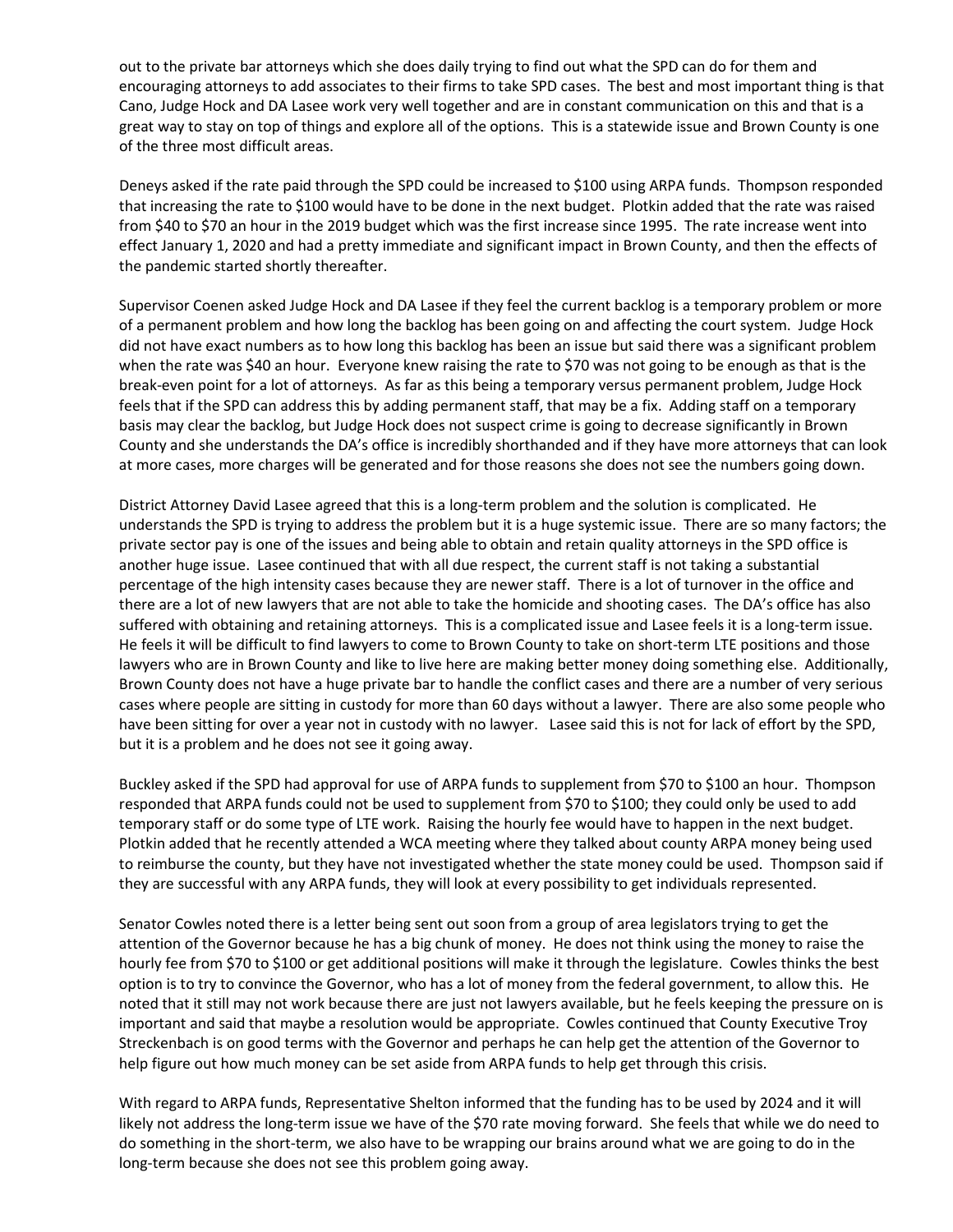Supervisor Kaster noted that increasing the pay for Public Defender's is good, but right now the county is incurring expenses for court appointed attorneys that was not budgeted for. We have to figure out by the end of the year how to pay the bills we are incurring that were not expected. The county has not been remiss, they just did not expect the big backlog and having to appoint so many attorneys.

Supervisor Schultz understands and appreciates all the efforts being taken with regard to this issue. He recalled that just a few months ago this committee was looking at ways to save Brown County taxpayers from the state's failure to take their sentenced inmates and their refusal to pay the Sheriff to house those inmates. Now we are in the situation of our Judges having to appoint attorneys at the county's expense for the state's failures in the SPD. He questions where it says that when the state fails, the county taxpayers have to suck it up. He does not understand this and the only word that comes to his mind is *irresponsible*. He understands this is not the fault of those at tonight's meeting, but he questions how this works. Schultz said that as far as he knows at this time, the problem with the state prisoners in the county jail has been fixed, but he does not understand why every time the state fails, it sucks up the time of this committee where if the state was responsible, that would not be necessary. Now we are in a similar situation with the circumstances with the SPD. Cowles noted that the Governor is the only person that has the authority to distribute money and maybe with enough pressure the Governor will do that. Schultz asked if it would be best to spend time with state representatives to find ways to prevent this from happening again.

Sheldon reminded that we have to invest in the things we all share and need, and that takes money. She feels that while we should be having conversations about the ARPA funds, we should also remember that the state currently has \$1.7 billion dollars in its rainy-day fund so there is money to address this long term and she feels that from a state budget level it would behoove us to start figuring out together how to make sure this gets into the next budget so we are not sitting here again in two years discussing how the problem has gotten worse.

Coenen indicated she is disappointed that the state has failed Brown County twice and finds it very disheartening that the state felt raising the Public Defender rate from \$40 to \$70 an hour was adequate. She feels there needs to be better due process and there also needs to be an increase to a good base rate and using the ARPA funds would be a good starting point. Coenen agreed with Shelton in that we have to look long-term so we are not in the same spot when those funds are gone. She feels the SPD has been doing what they can with what they have, but we need to get more and fix the problem.

Deneys added that when he was still working in the Sheriff's Office, he was involved in the LEAN process which is picking apart the total process of something to see where the inefficiencies are and what the problems are. What he is continually hearing is that this is not just an issue with the SPD office; there are factors from the DA's office, bail, the courts and other things. He believes the correct thing to do may be to have a legislative audit done on the situation to come up with some answers as to what the big factors and problems are and how to fix them overall.

Plotkin agreed with Deneys and added that one of the things with the criminal justice system at the state level has been trying to do is work with the legislature during the budget time from a systemic standpoint. Prior to the 2019 biennial budget, the Public Defender would come in along with the DA and Judge and DOJ and fairly or unfairly they would get pitted against each other. Starting in 2019 they have been working as a coalition and they put together a budget that tries to balance all pieces. The feeling from having worked with the legislature in that way over the last two cycles is that it makes the overall issues facing the criminal justice system easier to understand and easier to solve when they present a unified front.

Deneys wrapped up the conversation with the takeaway that the SPD is doing what they can and the legislators are sending a letter and perhaps the county can work on a resolution or something similar to support that. Deneys thanked those in attendance for coming to the meeting to talk about this.

## **Motion made by Supervisor Schultz, seconded by Supervisor Kaster to close the floor and return to regular order of business. Vote taken. MOTION CARRIED UNANIMOUSLY**

*No action taken.*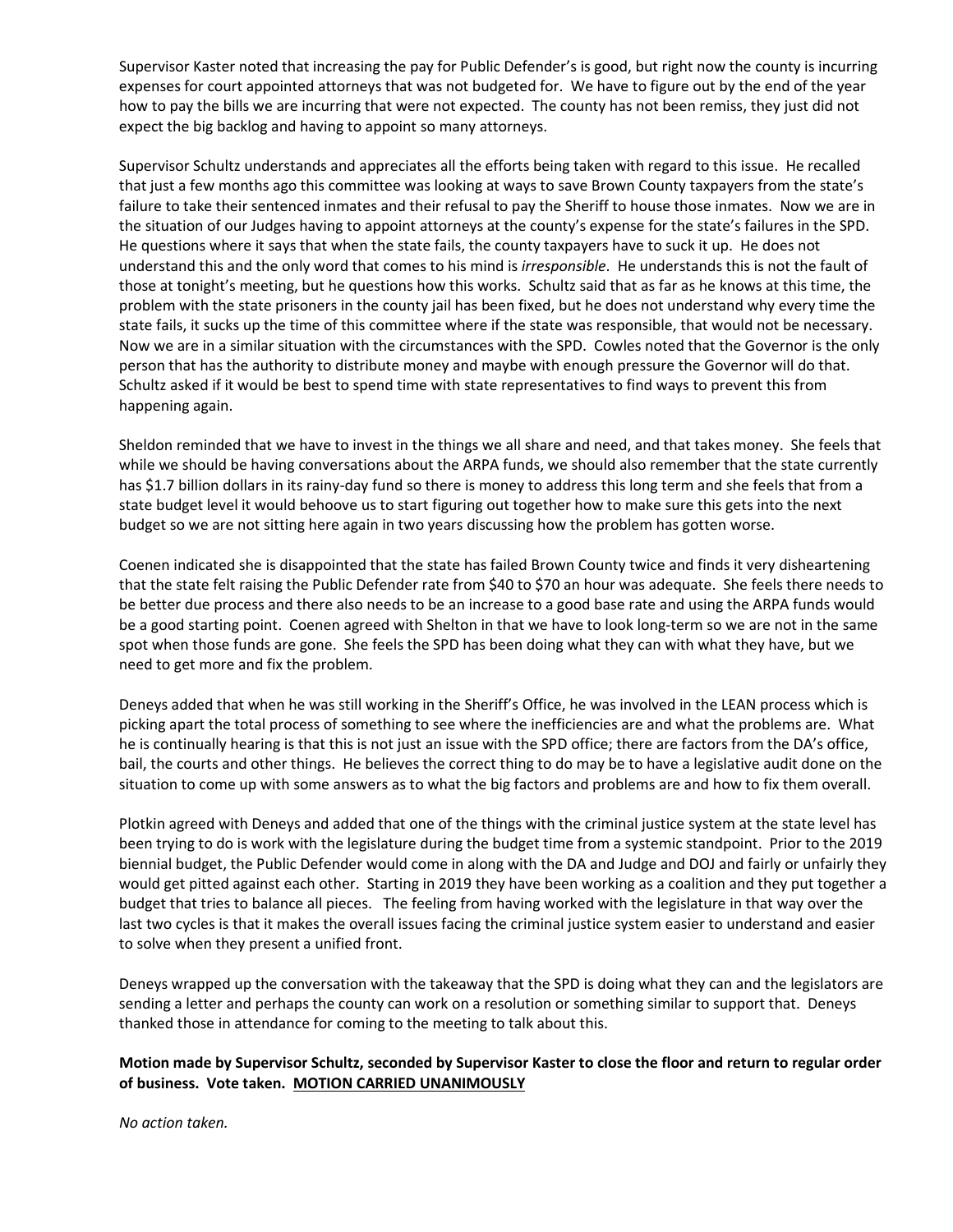## **4. Director's Report.**

Judge Hock reported the courts continue to try to get back to normal. They are anticipating returning to conducting jury trials the way they used to by doing everything in-house which should help reduce expenses. They are no longer using the KI Center for jury selection and the need to carry alternate jurors will also likely be reduced which will save money.

Judge Hock informed she will be supporting the increase of an additional person in the Probate and Juvenile Department. They are completing a table of organization change because they learned they do not have enough staff now that the Juvenile Department moved from the Clerk of Courts to Probate. They anticipated this could be a problem because of the way resources were utilized in the Clerk of Courts and the ability to have a lot more personnel cover court hearings and this is no longer available.

## **Motion made by Supervisor Schultz, seconded by Supervisor Kaster to receive and place on file. Vote taken. MOTION CARRIED UNANIMOUSLY**

## **Public Safety Communications**

## **5. Discussion regarding replacement of radio equipment on the Cofrin Library.**

Director of Public Safety Communications Cullen Peltier recalled that in May he found out there was a possibility of funding in the Governor's budget for the replacement of the Cofrin Library at UWGB. This affects the county as the county currently has radio equipment on the existing building. The Cofrin Library is one of seven sites throughout Brown County that serves all EMS and law enforcement agencies throughout the county. Peltier has had some initial conversations with facilities staff at UWGB regarding what the plans are. The funding has now passed through the House so it seems like this will be a done deal. There will be two phases to this for Brown County. First, when the current building is taken down, the county will have to find a temporary location for that site because all seven sites are integral to the coverage and operation of the radio system. The second phase will be to find a permanent site for the equipment. At this point, all that is known is that the new building will likely be on the same footprint as the current building, however, the new building will be significantly lower than the current building. Peltier has been working with Motorola to find out what that means, but they do not know at this point. He will continue to work with them and will be looking at getting an engineering study done as soon as possible. Even though putting up a new building will likely be a three-to-four-year process, that really is not a long time for the engineering of a public safety radio system. Peltier would like to start working on this now so they are prepared to have coverage when the building comes down. There will be coverage issues when the site comes down, but they do have some backup systems that can be used.

The final component to all this will be the cost and they need to figure out where the funding will come from. Peltier informed they will need to start expending dollars in the near future for the engineering study and that is not part of the annual service agreement so they will have to figure out what the options are. At this time Peltier is still gathering as much information as possible and he will continue to keep the committee updated.

Chair Deneys noted the county has sent a letter to Madison supporting the bill and asking for their help moving forward to keep this on the building committee's attention. Deneys has also talked to Representative Macco on this. This directly affects law enforcement entities which protect the county, including UWGB, and it also affects fire and rescue response. The county is going to have to figure out how and where to go but that is dependent on an engineering study. Peltier agreed and said the initial rough estimate is up to \$5 million dollars, but that could change.

## **Motion made by Supervisor Coenen, seconded by Supervisor Kaster to open the floor to allow interested parties to speak. Vote taken. MOTION CARRIED UNANIMOUSLY**

Shelton informed she has talked to the Governor and his team this week and inquired about this issue. Details are still being ironed out, but she was informed by the Governor's office that they would be working very closely with Representatives to make the transition is as smooth as possible.

Cowles said it would be helpful if the county could provide details regarding how much was paid by the state and how much was paid by the county the last time this was done as this information can be used in making arguments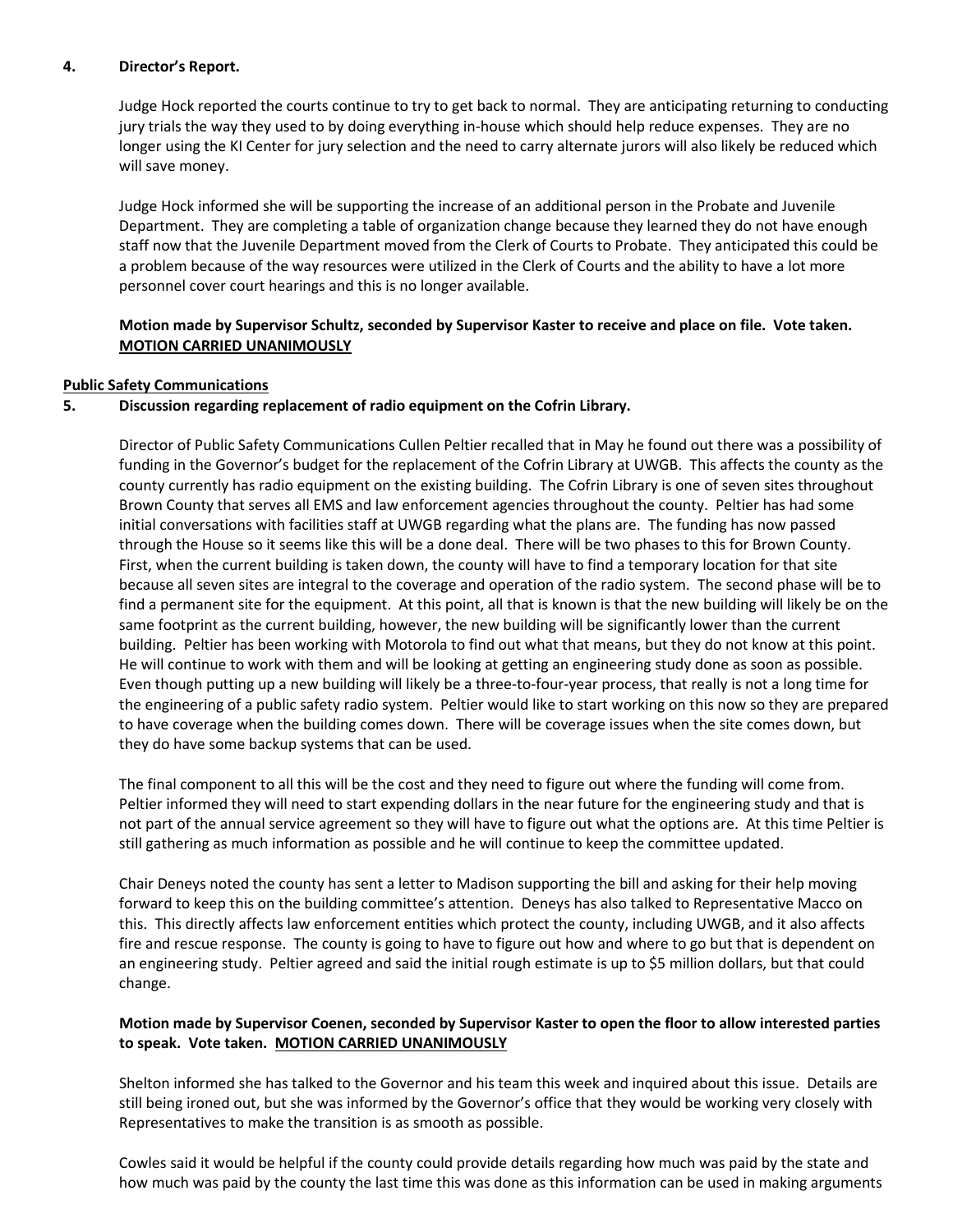with the Governor's office. Peltier can get that information together and Deneys added that when he spoke with Macco, he suggested a letter from the committee or Board outlining those same numbers.

## **Motion made by Supervisor Coenen, seconded by Supervisor Kaster to close the floor and return to regular order of business. Vote taken. MOTION CARRIED UNANIMOUSLY**

*No action taken.*

#### **6. Director's Report.**

Peltier informed there recently was an upgrade to the CAD system which did not go very well. There were significant issues going into the weekend and the developers and support staff from Motorola as well as PSC staff worked through the weekend on those issues. Some of the things have been resolved and they continue to work on the remaining issues which Peltier hopes will be resolved relatively quickly.

Peltier continued that staffing has been a serious challenge for PSC. They continue to hire, but that is not solving the problem because there are too many people that are too new and that is creating a training gap. On paper, they will be fully staffed on August 24 when they bring on two more individuals, one who has 20 years of experience in a different state. They are struggling with a lot of overtime and inversing and are getting close to having the same issues they had before they went to the new schedule several years ago. They are doing what they can to minimize some of the effects and he will keep the committee updated.

Regarding the budget, Peltier informed they are tracking fine at this point.

## **Motion made by Supervisor Kaster, seconded by Supervisor Schultz to receive and place on file. Vote taken. MOTION CARRIED UNANIMOUSLY**

#### **District Attorney**

## **7. District Attorney Report.**

Lasee informed things are okay in his office but they continue to be very busy. Regarding the budget, the DA's office is tracking a little over in the areas of paper service, witness fees and extra witness fees. Basically, everything that is related to trial work is a little over budget. Lasee anticipates some salary savings this year which should offset the overages.

Lasee continued that he anticipates bringing forward a request for an additional position for a Clerk to do redactions. With Marsy's Law they are paying a lot closer attention to the materials they turn over to defendants as many times defendants get all the discovery from their attorney at the jail and it floats around the jail. The discovery can include the crime victim's address, date of birth names of children, etc. The discovery staff are several months behind in discovery demands which can creates further delays to the system.

## **Motion made by Supervisor Kaster, seconded by Supervisor Coenen to receive and place on file. Vote taken. MOTION CARRIED UNANIMOUSLY**

#### **Medical Examiner**

**8. Medical Examiner's Report.** 

Deneys informed he talked to Medical Examiner Director of Operations Barry Irmen who did not have a lot to report. They are having a meeting tomorrow to talk about the issue with the doors that was discussed last month. Irmen also informed Deneys that they interviewed three doctors for the opening, but two of them have a year left in their internships and the other has two years of fellowship left and all three of them are being looked at by other agencies as well.

*No report; no action taken.*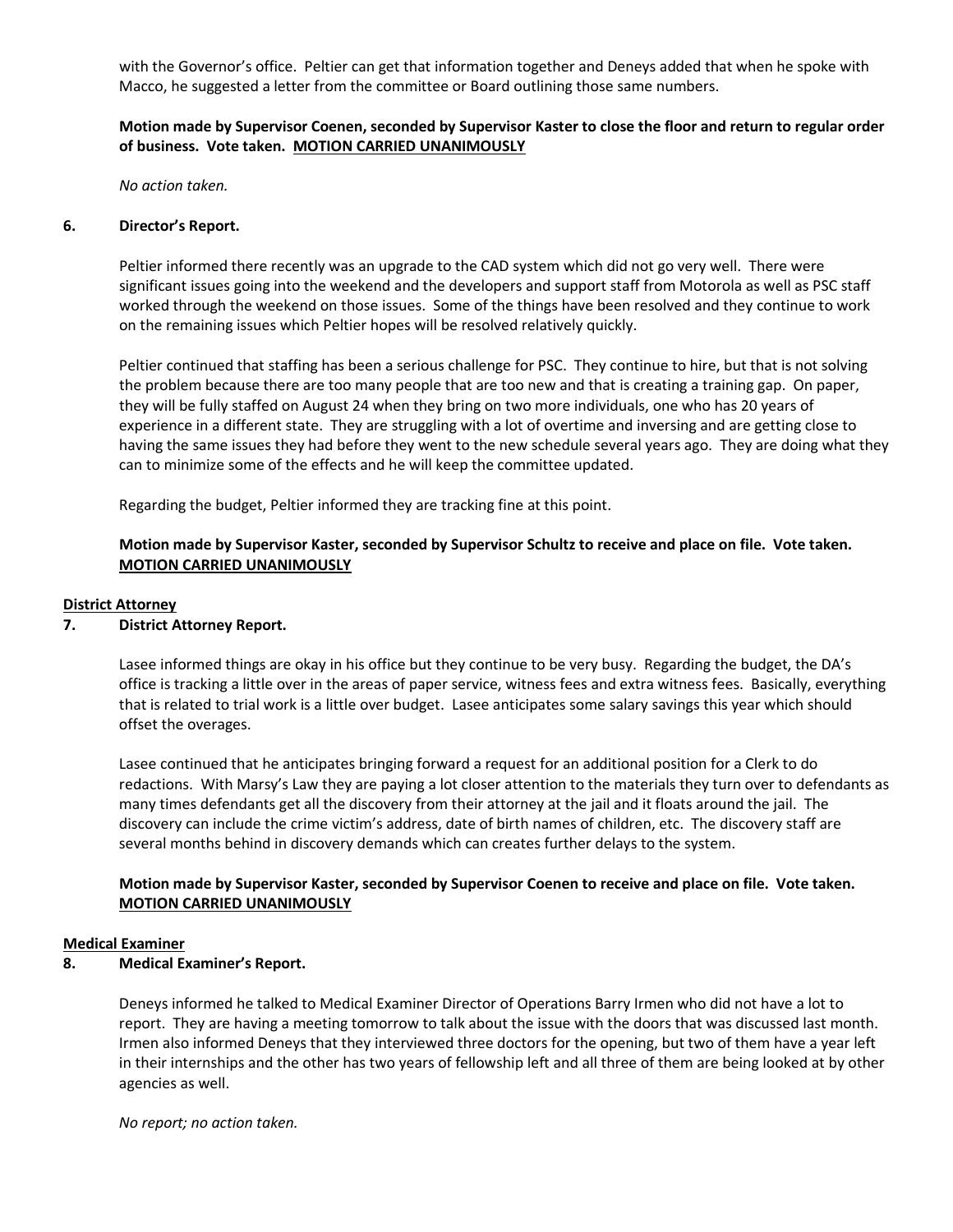## **Clerk of Courts**

#### **9. Clerk of Courts Report.**

*No report; no action taken.* 

#### **Emergency Management**

#### **10. Director's Report.**

Emergency Management Director Lauri Maki reported they are still doing the closeouts for the 2021 grants and they are also working on their budget goals and initiatives for 2022 as well as getting ready to apply for grants next year.

Safety Town is continuing on Tuesdays and is a great opportunity for outreach. They continue to work on the PIO group with the Chamber, but there has been some changeover in the Chamber and some of the data has been lost so they are working with them to be sure they have the right people on the list before they move forward. EM participated in the annual Lambeau Field tabletop exercise going through how to react in certain scenarios that could occur at a Packers game. Maki also explained that EM is required to facilitate an exercise every year that meets Homeland Security evaluation guidelines and their exercise this year was a tabletop with NEW Water. The exercise was held in July and they are currently working on the after-action review and improvement plan.

Maki continued that they proactively activated the EOC to its lowest level on July 28 in anticipation of the forecasted severe weather which never really happened, but it was good to go through the motions with those that came in from Operation Community Cares and a local amateur radio group.

Maki concluded by saying they created the IPAWS agreement with Outagamie County. The agreement allows Brown County to cross into Outagamie County and vice versa if something should happen on the county borders. His goal for next year is to get similar agreements in place with other neighboring counties. Maki provided a handout from FEMA, a copy of which is attached, which explains a nationwide emergency alert test scheduled for August 11.

## **Motion made by Supervisor Schultz, seconded by Supervisor Kaster to receive and place on file. Vote taken. MOTION CARRIED UNANIMOUSLY**

#### **Sheriff**

#### **11. Update re: Jail Addition –** *Standing Item.*

Captain John Rousseau presented to the committee for Sheriff Delain. He informed the jail addition is 99% done, but this is not impacting the jail population at this time. They anticipate a September 14 opening of the new pod.

*Standing item; no action taken.* 

#### **12. Budget Status Financial Report for June 2021 – Unaudited.**

Rousseau noted expenses year-to-date are at 46% and revenues year-to date are at 48.4%. It is expected that revenues will remain above expenses for the remainder of the year.

## **Motion made by Supervisor Kaster, seconded by Supervisor Coenen to receive and place on file. Vote taken. MOTION CARRIED UNANIMOUSLY**

#### **13. Key Factor Report for June 2021 – Unaudited.**

Rousseau pointed out the overtime differences between 2020 and 2021. He noted that a lot of the speed grants, traffic grants and safety grants started back up in 2021 after the pandemic which has resulted in overtime being necessary. There is also an increase in overtime at the jail due to the high number of correctional officer openings.

## **Motion made by Supervisor Coenen, seconded by Supervisor Kaster to receive and place on file. Vote taken. MOTION CARRIED UNANIMOUSLY**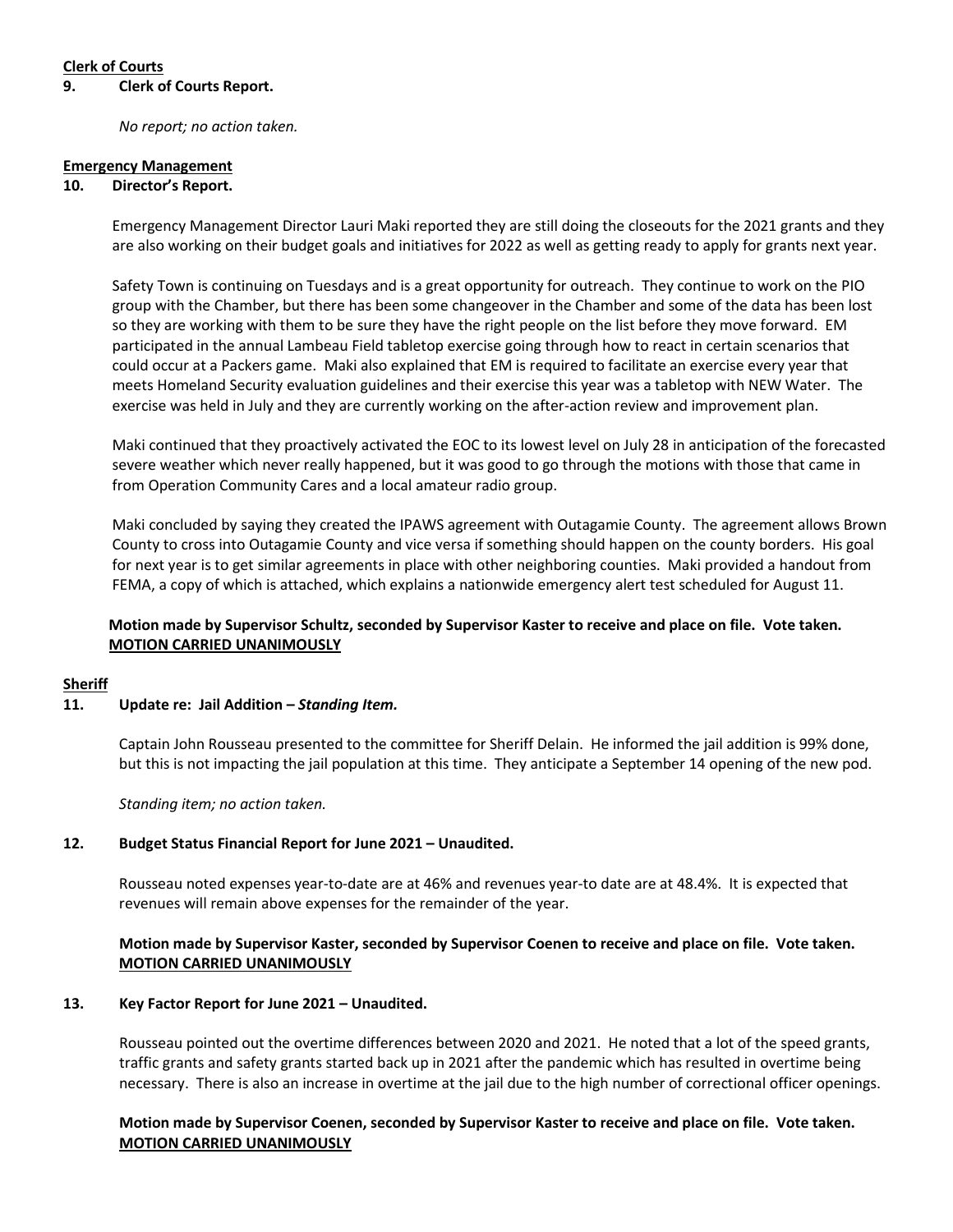#### **14. Budget Adjustment Request (21-055): Any increase in expenses with an offsetting increase in revenue.**

This budget adjustment is to increase grant revenue and related training expenses to participate in a Homeland Security ALERT SWAT Rappelling Gear grant 2020–HSW–02A–12378. This limited eligibility grant provides funds to purchase rappelling gear (harness, ropes, ascenders, descenders, carabiners, etc.) to enhance current SWAT capabilities. There is no local match.

## **Motion made by Supervisor Schultz, seconded by Supervisor Kaster to approve. Vote taken. MOTION CARRIED UNANIMOUSLY**

#### **15. Budget Adjustment Request (21-056): Any increase in expenses with an offsetting increase in revenue.**

This budget adjustment is to increase grant revenue and increase expenses to participate in Homeland Security WEM/SWAT Tactical Robots grant (2018-HSW-02A-12439). The grant provides funds for the purchase of eight small platform robots to provide target identification, locate threats and locate victims, hostages and/or suspects. One of the eight robots will be retained by Brown County and the remainder distributed to other Wisconsin city and county ALERT teams. Each unit plus accessories and shipping is \$15,875. There is no local match required for this grant.

## **Motion made by Supervisor Kaster, seconded by Supervisor Schultz to approve. Vote taken. MOTION CARRIED UNANIMOUSLY**

## **16. Budget Adjustment Request (21-068): Any increase in expenses with an offsetting increase in revenue.**

This 2021 budget adjustment is to increase grant revenue and increase outlay expense to participate in NCHIP Livescan Implementation 2020 grant 2020-NC-01. The grant provides funds for purchase of a new fingerprint system for the Jail. This piece of equipment is used daily in the Jail and replaces an old system that cannot be upgraded. There is a 10% local match that will be covered by personnel time allocated to the installation and implementation of this new equipment.

## **Motion made by Supervisor Schultz, seconded by Supervisor Kaster to approve. Vote taken. MOTION CARRIED UNANIMOUSLY**

#### **17. Sheriff's Report.**

Rousseau said the Sheriff sent his apologies for not being able to attend tonight's meeting; he is presenting at the Village of Hobart/Town of Lawrence regarding the police service contract for those two municipalities.

Rousseau informed there will be a Food Truck Rally at the Sheriff's Department on August 16 from 3:00 – 7:00 pm. There will be food trucks, live demonstrations, vehicle displays and a 50/50 auction. All proceeds raised will go to the Police Lights of Christmas, a program that provides gift cards for individuals families in need during the holidays.

## **Motion made by Supervisor Kaster, seconded by Supervisor Coenen to receive and place on file. Vote taken. MOTION CARRIED UNANIMOUSLY**

*Senator Andre Jacque joined the meeting during the Sheriff's Report.*

## **Motion made by Supervisor Coenen, seconded by Supervisor Kaster to open the floor to allow interested parties to speak. Vote taken. MOTION CARRIED UNANIMOUSLY**

Senator Andre Jacque informed he is part of the letter from legislators to the Governor that will be sent out requesting that ARPA funds be used to deal with the backlog in the SPD. He also talked about the resolution which passed the full County Board recently regarding the 980 notification for sex offenders.

Jacque continued that he has had a chance to talk to the County Executive's staff regarding the tower issue on Cofrin Hall and he was reminded about legislation that had been introduced previously that dealt with eliminating the phony phone tax which originally was supposed to be a funding source for projects just like Brown County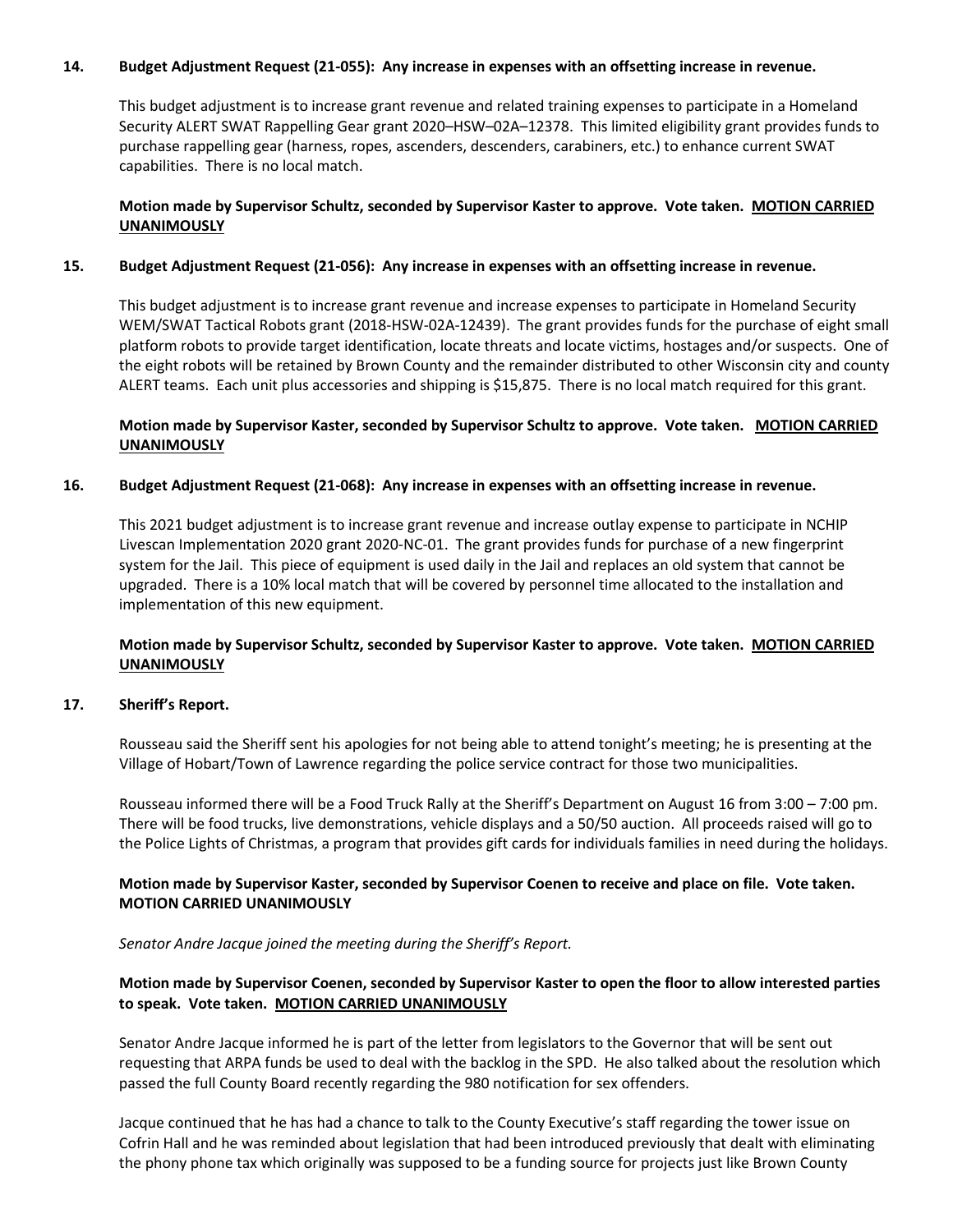would be looking to do here in terms of making sure that there is a safety net in terms of coverage for emergency services.

Jacque concluded that if the committee has any other concerns, he would be willing to work on them. He referenced the ICAC team at the Sheriff's Department and said it is top notch and has already worked with him on some statutory changes they have been able to enact. He is continuing to work on some human trafficking legislation. If there are any other public safety ideas or public controls issues, he would be happy to work on them.

Coenen asked what Jacque's opinion is regarding a long-term fix, besides using ARPA funds to address the issues in the SPD office. Jacque responded that one of the things he has worked on in the past is dealing with the shortage of prosecutors across the state. He appreciated the work of Supervisor Brusky and others in highlighting the issue and noted they were successful and are continuing to take steps forward in terms of pay progression. The reality is that there is a workforce crunch in both the public and private sector in every area and Jacque does not see this getting any better, especially when dealing with the legal profession. When asked if he would support raising the SPD rate from \$70 to \$100 hour, Jacque responded that there has been legislation to this effect in the past that he has signed on to, but he does not know if that would relieve the issues long-term.

## **Motion made by Supervisor Coenen, seconded by Supervisor Schultz to close the floor and return to regular order of business. Vote taken. MOTION CARRIED UNANIMOUSLY**

#### **Resolutions & Ordinances**

## **18. Resolution Adopting Brown County's 2022 Five-Year Capital Improvement Plan.**

Director of Administration Chad Weininger informed the five-year CIP is non-binding and shows the items that have been talked about that are not funded yet. The CIP is broken down into three parts because the first two years are still the sales tax years so cash is needed up front for projects in those years since they cannot be bonded for. The rest of the five years are when the county can start bonding again. The final page is the non-bond and not sales tax projects and the majority of those are donation projects or have other different ways of funding.

Weininger said we still need to look at the big picture because there may be ARPA funds available for some items. He urged the committee to review this and look at the projects that are not date selected so they have an idea of what is being talked about.

## **Motion made by Supervisor Schultz, seconded by Supervisor Kaster to approve. Vote taken. MOTION CARRIED UNANIMOUSLY**

#### **Other**

**19. Audit of bills.**

## **Motion made by Supervisor Coenen, seconded by Supervisor Schultz to pay the bills. Vote taken. MOTION CARRIED UNANIMOUSLY**

#### **20. Such other matters as authorized by law.**

Deneys provided a very brief update on the work group and informed they had a very productive meeting which left the work group with a number of questions. Weininger, County Executive Troy Streckenbach and Public Works Director Paul Fontecchio are looking into the questions and will get back to the work group who will then meet again.

#### **21. Adjourn.**

## **Motion made by Supervisor Coenen, seconded by Supervisor Schultz to adjourn at 7:52 pm. Vote taken. MOTION CARRIED UNANIMOUSLY**

Respectfully submitted,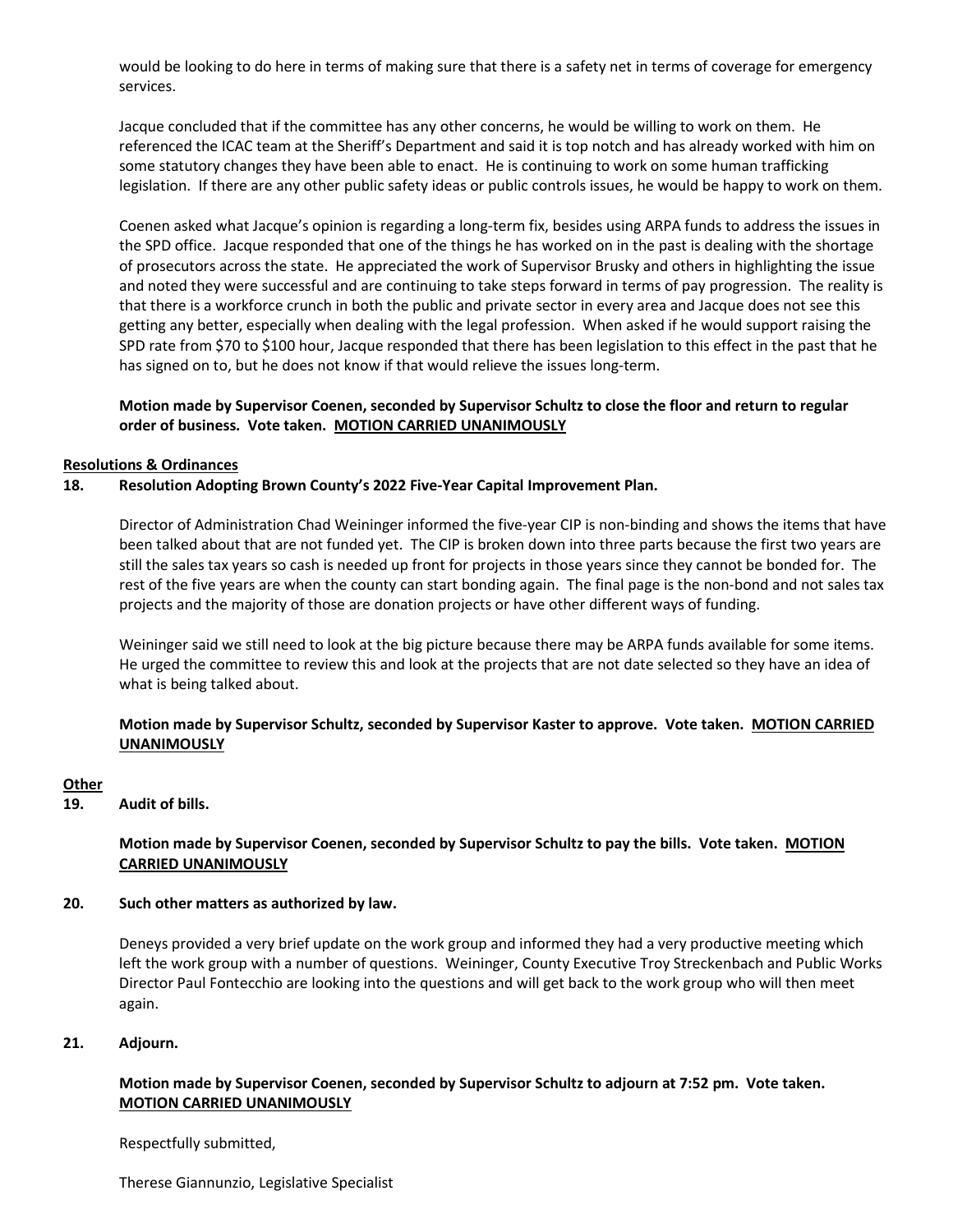# **FEMA and FCC Plan Nationwide Emergency Alert Test for Aug. 11 Test Messages Will be Sent to TVs and Radios Along with Select Cell Phones That Have Opted-in to Receive Test Messages**

WASHINGTON - FEMA, in coordination with the Federal Communications Commission, will conduct a nationwide test of the Emergency Alert System (EAS) and Wireless Emergency Alerts (WEA) this summer.

The national test will consist of two portions, testing WEA and EAS capabilities. Both tests will begin at 2:20 p.m. ET on Thursday, Aug. 11.

The Wireless Emergency Alert portion of the test will be directed only to consumer cell phones where the subscriber has opted-in to receive test messages. This will be the second nationwide WEA test, but the first nationwide WEA test on a consumer opt-in basis. The test message will display in either English or in Spanish, depending on the language settings of the wireless handset.

The Emergency Alert System portion of the test will be sent to radios and televisions. This will be the sixth nationwide EAS test.

FEMA and the FCC are coordinating with EAS participants, wireless providers, emergency managers and other stakeholders in preparation for this national test to minimize confusion and to maximize the public safety value of the test. The test is intended to ensure public safety officials have the methods and systems that will deliver urgent alerts and warnings to the public in times of an emergency or disaster.

# **Major information about the test includes:**

■ The purpose of the Aug. 11 test is to ensure that the EAS and WEA systems continue to be effective means of warning the public about emergencies, particularly those on the national level. Periodic testing of public alert and warning systems helps to



**Page** 1 of 3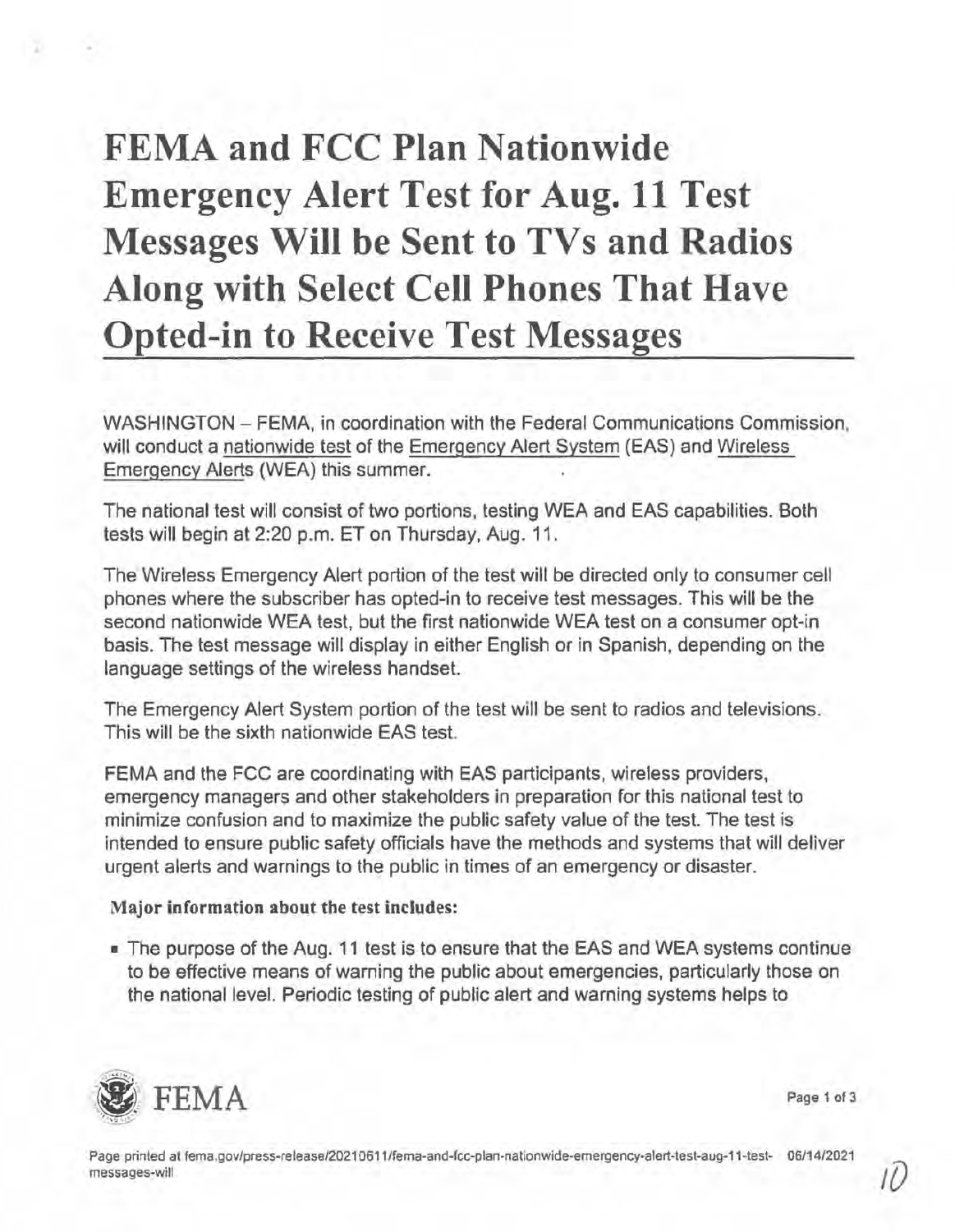assess the operational readiness of alerting infrastructure and to identify any needed technological and administrative improvements.

- The WEA portion of the test will be initiated using FEMA's Integrated Public Alert and Warning System (IPAWS), a centralized internet-based system administered by FEMA that enables authorities to send authenticated emergency messages to the public through multiple communications networks. The WEA test will be administered via a code that alerts only phones that have opted in to receive WEA test messages. The EAS portion of the test will be initiated using FEMA-designated Primary Entry Point stations.
- In case the Aug. 11 test is canceled due to widespread severe weather or other significant events, a back-up testing date is scheduled for Aug. 25.

**Anyone who has opted in to receive test messages on their wireless phone will receive the message only once. The following can be expected from the nationwide test:** 

- Beginning at 2:20 p.m. ET, cell towers will broadcast the test for approximately 30 minutes. During this time, WEA-compatible wireless phones where the subscriber has opted-in to receive test messages, that are switched on, within range of an active cell tower and whose wireless provider participates in WEA, should be capable of receiving the test message. Wireless phones should receive the message only once.
- For consumers who have opted in to receive WEA test messages, the message that appears on their phones will read: "THIS IS A TEST of the National Wireless Emergency Alert System. No action is needed."
- Opt-in phones with the main menu set to Spanish will display: "ESTA ES UNA PRUEBA del Sistema Nacional de Alerta de Emergencia. No se necesita acción."
- Launched in 2012, WEA is a tool for authorized government agencies to reach the American public during times of national emergency. It is used locally to warn the public about dangerous weather, missing children, and other critical situations through alerts on cell phones.
- Alerts are created and sent by authorized federal, state, local, tribal and territorial government agencies through IPAWS to participating wireless providers, which deliver the alerts to compatible handsets in geo-targeted areas.
- To help ensure that these alerts are accessible to the entire public, including people with disabilities, the alerts are accompanied by a unique tone and vibration. The test handling code will allow FEMA to test this capability while limiting test messages to those phones that have opted in to receive test messages.
- The EAS portion of the test is scheduled to last approximately one minute and will be conducted with the participation of radio and television broadcasters, cable systems, satellite radio and television providers and wireline video providers (EAS participants).



Page 2 of 3